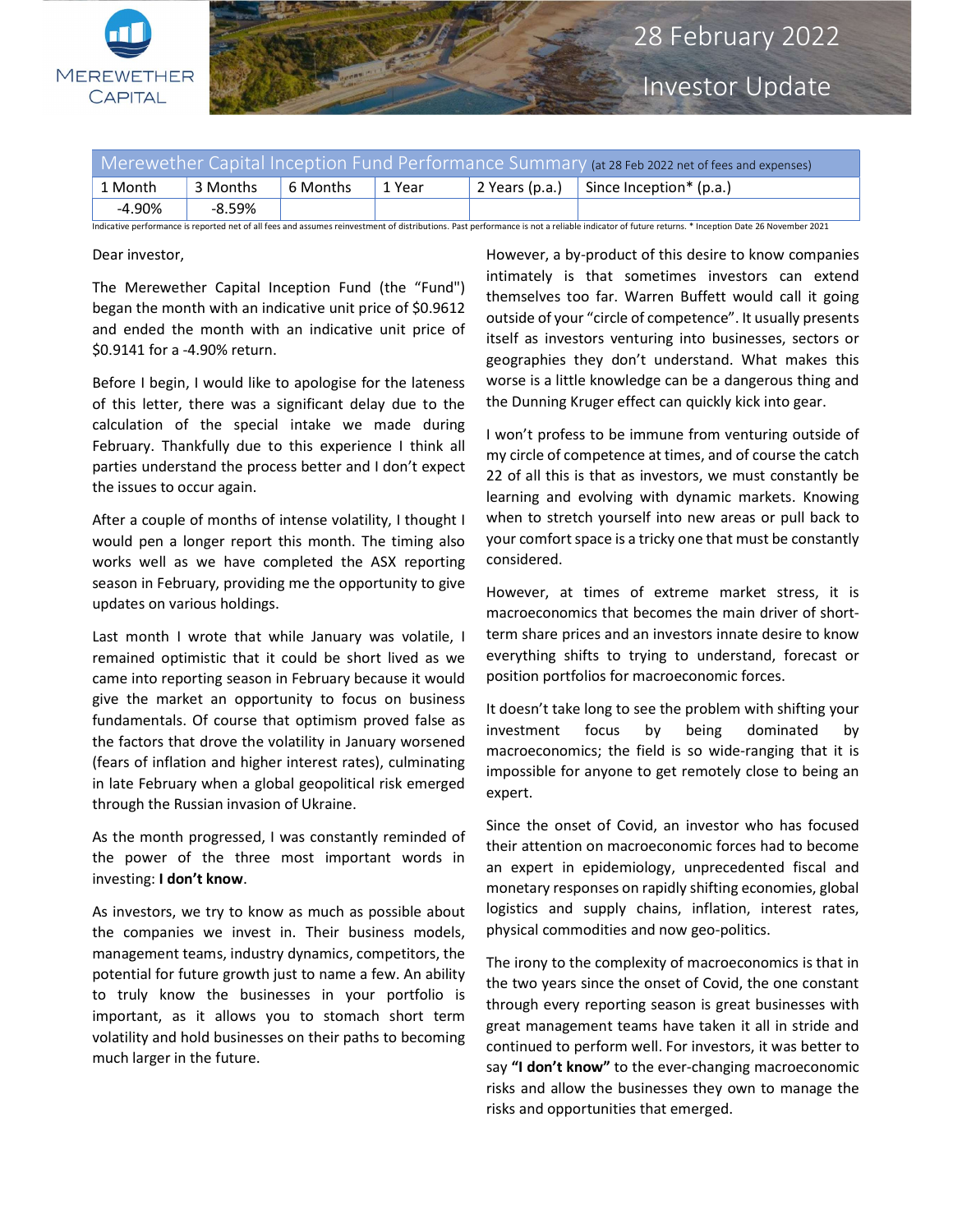

## 28 February 2022

For investors, it has been extremely easy to become spooked out of a great business if the focus is solely on external noises. Even in our portfolio, I am sometimes asked by other investors about how I think about investing in companies such as Laserbond (LBL) or XRF Scientific (XRF) given they are exposed to mining cycles.

I am asked for my opinion on where are we in the cycle. Are we late cycle? Are these businesses overearning? Should we lighten or sell? My answer to these questions is always "I don't know". I can agree that we aren't in the bottom of a cycle but where we are exactly, I am not sure.

Instead, I focus on the fact both businesses are run by extremely competent management teams who have seen multiple economic cycles and are adept at managing capital allocation within them. I trust those management teams to execute their long-term growth visions while managing any short-term issues as they have consistently done since the onset of Covid.

All that said, while I will never let macroeconomics dictate the Inception Fund portfolio from a top-down view, we must always be aware of the environment in which the businesses we own operate in. From late 2021 and accelerating in January and February, the main change in markets has been a shortening of investment timeframes.

Previously, the market had been very forgiving of businesses who were incurring upfront operating losses. The general view was that they were creating long term economic value that would be extracted in later years. This view has quickly changed, and those businesses have seen their share prices sharply sold.

The lack of patience for losses creates a problem for these businesses as they are generally reliant on the market for capital by performing equity raises every 12-18 months. Cost of equity has now increased, and it is hard to see the sentiment driving that changing any time soon.

Furthermore, it creates a tough dynamic for the management teams of these businesses. They are still very early in their growth phases, but potentially stripped of the capital that is the lifeblood to that growth. It leaves two choices; continue to chase growth and stomach the increased dilution of capital raises at lower share prices, or wind back their growth to more sustainable levels and allow the existing business to largely self-fund from the current operations.

# Investor Update

The next few months will be crucial for these businesses and I suspect those management teams who are willing to make hard decisions, temper growth to more sustainable levels and demonstrate some operating leverage will be rewarded by the market. Those that won't (or can't!) will continue to see their share prices punished. We have two businesses in the Fund that I think are still reliant on external capital to grow: intelliHR (IHR) and Spacetalk (SPA).

intelliHR is the more traditional of the two in the sense that it is generating heavy operating losses as it attempts to scale up a nascent global human resources software business. The operating metrics and customer reviews of the software suggest the decision to spend heavily for short term growth is the right one despite not being rewarded by the market. This is due to new customers being inclined to stay on a sticky platform that provides long term value to the business.

Despite rapid revenue growth of more than 100% over 1H22, operating costs have grown just as fast, with the market rightly asking when operating leverage will kick in. The business will soon break through \$10m annualised recurring revenue which is a number where most SaaS businesses start to see scale over their cost base. I expect to see the same for IHR and have expressed this view to the management team also.

Spacetalk (a manufacturer of kids smartwatch devices) is a bit trickier as its growth doesn't show in heavy operating losses (in the recent result the business reported a modest EBITDA loss), however growth requires heavy investment in working capital. The business must build up large quantities of inventory to supply smartwatches into global distribution deals and then work extremely hard to ensure they aren't squeezed by onerous payment terms from much larger retailers.

The growth of an app-based subscription model will add a revenue stream that will offset ongoing working capital costs. However, in the short term it is a growing pain that is expected to continue due to the nature of the product. One option available to management is to spin off their non-core "Schools" segment which provides SMS messaging capabilities to schools and represents a low growth steady income stream.